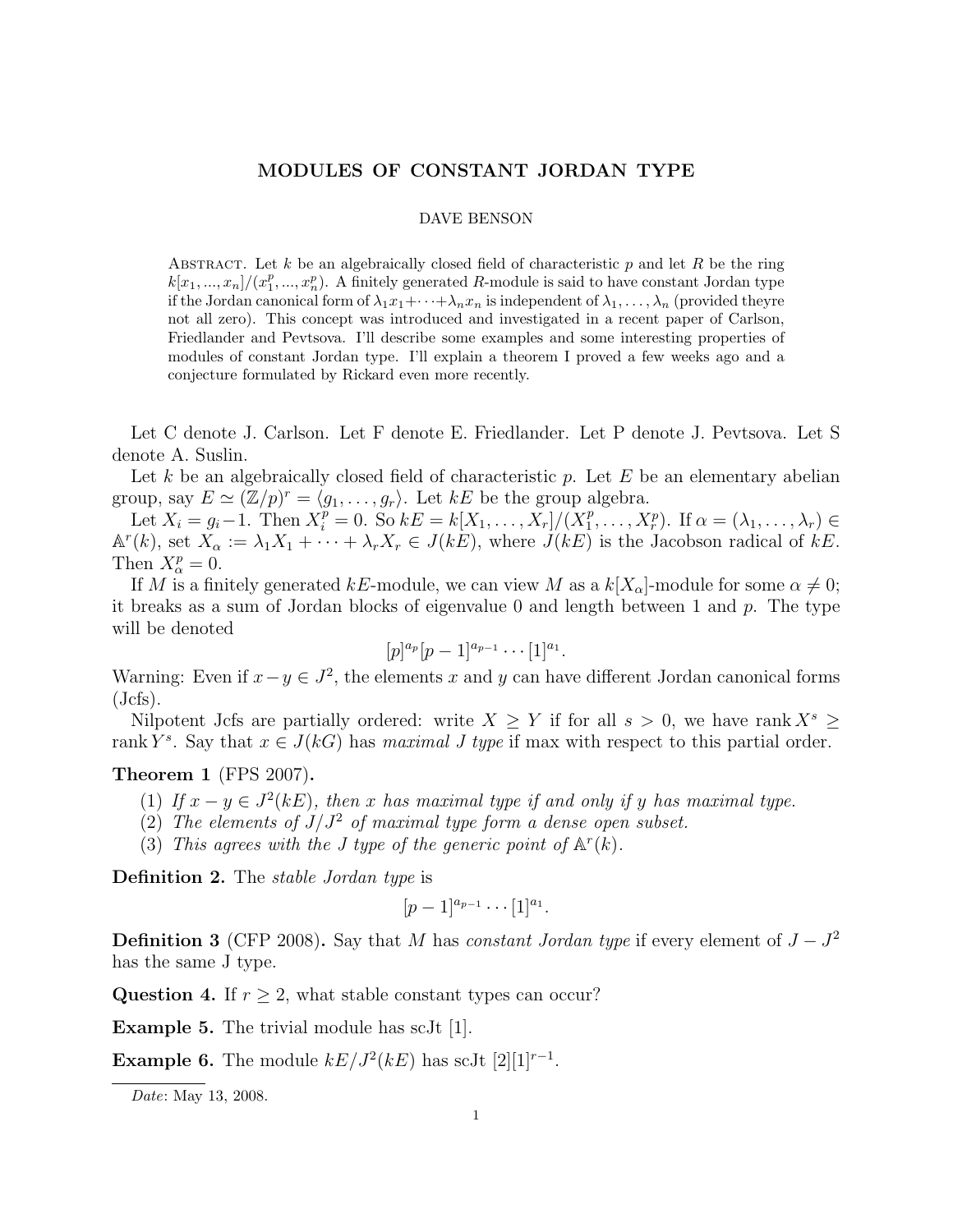**Lemma 7** (Dade 1978). If M has constant Jordan type  $[p]^n$  for some n, then M is a free module. In particular,  $p^{r-1}|n$ .

Theorem 8 (CFP). Every direct summand of a module of cJt has cJT.

Tensor products:  $M \otimes_k N$  is a module via  $g(m \otimes n) = gm \otimes gn$ .

Warning: The restriction of  $M \otimes_k N$  to a  $k[X_\alpha]$ -module need not equal the tensor product of the restrictions of M and N.

**Theorem 9** (CFP). If M, N have cJt, then  $M \otimes_k N$  and  $M^* := \text{Hom}(M, k)$  have cJt too.

**Example 10.** What modules M have scJt [1]? Then  $M \otimes_k M^*$  also has scJt [1]. Consider the maps  $k \to M \otimes_k M^* \to k$  given by  $1 \to \sum m_i \otimes m_i^*$  and  $m \otimes f \to f(m)$ . These split each other:  $M \otimes_k M^*$  is the direct sum of k and a module of cJt [p], and the latter summand is free by Dade's theorem. Call M an endotrivial module if  $M \otimes_k M^*$  is the direct sum of k and a free module. Such modules have been classified for kE by Dade:  $\Omega^n k$  for  $n \in \mathbb{Z}$ :

$$
0 \to \Omega M \to P_M \to M \to 0
$$

$$
0 \to M \to I_M \to \Omega^{-1} M \to 0.
$$

**Theorem 11** (B. 2008). If  $r > 2$ , there is no module of scJt [a] for  $2 \le a \le p-2$ .

*Proof.* Write dim  $M = np + a$ . The module  $\Lambda^{a+1}M$  is projective and has cJt [p], so it is free by Dade's theorem. Thus  $p^{r-1}$  divides

$$
\dim \Lambda^{a+1}M = \frac{(np+a)(np+a-1)\cdots(np)}{1\cdot 2\cdots (a+1)},
$$

so  $p|n$ . On the other hand,

$$
\dim S^{p-a+1}M = \frac{(np+a)(np+a+1)\cdots(np+p)}{1\cdot 2\cdots (p-a+1)},
$$

and by the following lemma with Dade's theorem, we get  $p|(n+1)$ . The previous two sentences give a contradiction.

**Lemma 12.** If  $a + i > p$ , then  $S<sup>i</sup>[a]$  is of type  $[p]^?$ .

*Proof.* It's true if  $a = p$ ; now use downwards induction on a. We have

$$
0 \to S^i[a] \to S^{i+1}[a] \to S^{i+1}[a-1] \to 0.
$$

Projective modules are also injective, so this completes the proof of the lemma.

Question 13. Is there a module of scJt [3][1]?

**Conjecture 14** (Rickard, MSRI 2008). For  $r > 2$ , if there are no Jordan blocks of size [i], then the number of J blocks of size  $> i$  is divisible by p.

Vector bundles: locally free sheaves of  $\mathcal{O}$ -modules, where  $\mathcal{O} = \mathcal{O}_{p^{r-1}}$ .

Remark 15. It's not known whether there is an indecomposable rank 2 vector bundle on  $\mathbb{P}^6$  or even on  $\mathbb{P}^5$  (characteristic  $\neq 2$ ). On  $\mathbb{P}^4$ , essentially the only ones known are the Horrocks-Mumford bundle  $\mathcal{F}_{\text{HM}}$  and others built from it in trivial ways.

Let  $\mathbb{P}^{r-1} = \text{Proj } k[Y_1, \ldots, Y_r],$  where  $Y_i$  is the function on  $\mathbb{A}^r$  with  $Y_i(X_j) = \delta_{ij}$ . Given a  $kE$ -module M, set  $\tilde{M} = M \otimes_k \mathcal{O}$ .